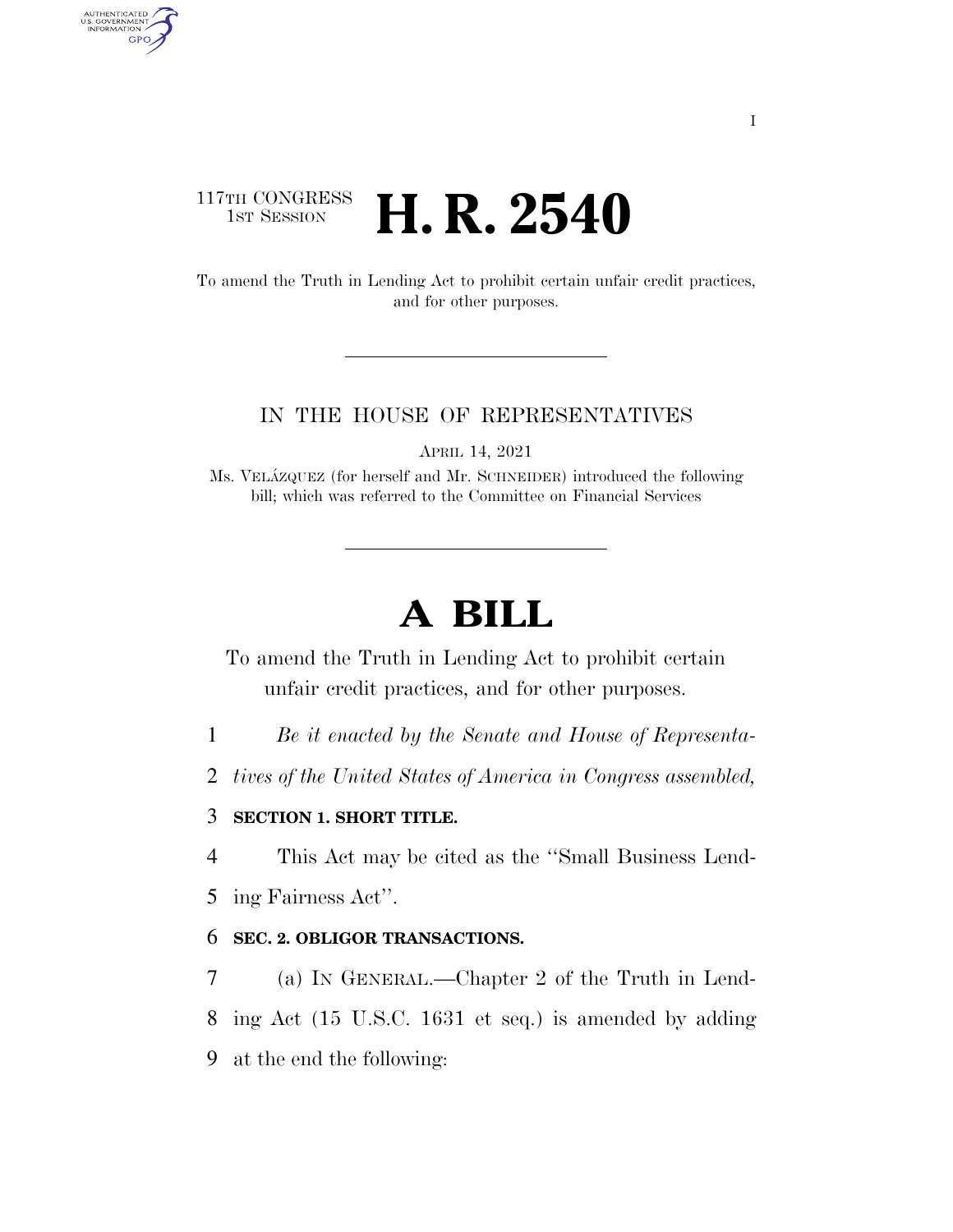**''§ 140B. Unfair credit practices** 

 $\gamma$  (a) In GENERAL.—In connection with the extension of credit or creation of debt in or affecting commerce, as defined in section 4 of the Federal Trade Commission Act (15 U.S.C. 44), including any advance of funds or sale or assignment of future income or receivables that may or may not be credit, no person may directly or indirectly take or receive from another person an obligation that con- stitutes or contains a cognovit or confession of judgment (for purposes other than executory process in the State of Louisiana), warrant of attorney, or other waiver of the right to notice and the opportunity to be heard in the event of suit or process thereon.

 ''(b) EXEMPTION.—The exemption in section 104(1) shall not apply to this section.''.

 (b) TECHNICAL AND CONFORMING AMENDMENTS.— (1) Section 103 of the Truth in Lending Act (15 U.S.C. 1602) is amended by adding at the end the following:

 ''(ff) The term 'debt' means any obligation of a per-son to pay to another person money—

22 "(1) regardless of whether such obligation is absolute or contingent if the understanding between the parties is that any part of the money shall be or may be returned;